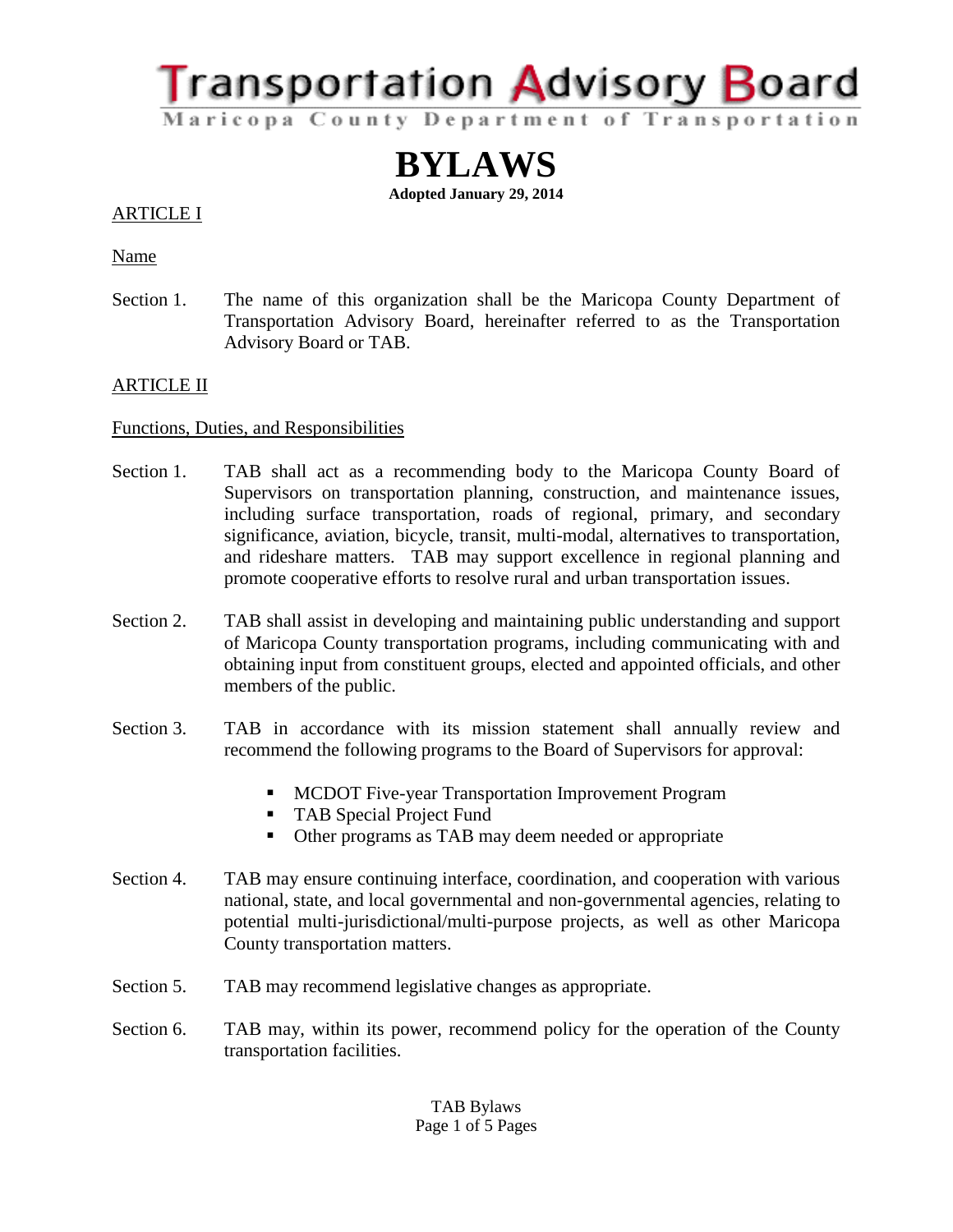

Maricopa County Department of Transportation

- Section 7. TAB shall review, advise and recommend criteria for the acceptance, operation, and maintenance of County transportation facilities.
- Section 8. TAB may annually review and comment on the Maricopa County Department of Transportation (MCDOT) annual budget.
- Section 9. TAB may seek all available funding sources to support functions consistent with the mission, duties, and activities of the TAB and MCDOT.

## ARTICLE III

#### **Membership**

- Section 1. TAB shall consist of five members appointed by the Board of Supervisors, one from each supervisory district as recommended by the Supervisor of that district.
- Section 2. Members shall serve for a term of three (3) years, except that if the term expires and there is no appointed replacement, the term shall extend until a replacement is appointed. Terms shall be staggered to ensure consistency and continuity of TAB action.
- Section 3. Staff shall notify the TAB member, corresponding member(s) of the Board of Supervisors, and TAB chair when a TAB member has three (3) unexcused absences or a total of four absences (excused or not excused) at regular meetings in any consecutive twelve (12) month period.

## ARTICLE IV

#### Officers and Duties

- Section 1. TAB Officers
	- A. Officers of TAB shall be the Chair and Vice-Chair.
	- B. Officers shall be elected to serve a one-year (1) term.

#### Section 2. TAB Officer Duties

- A. The TAB Chair shall:
	- 1. Review and approve agendas.
	- 2. Appoint the chair of all committees.
	- 3. Be an ex-officio member of all committees.

TAB Bylaws Page 2 of 5 Pages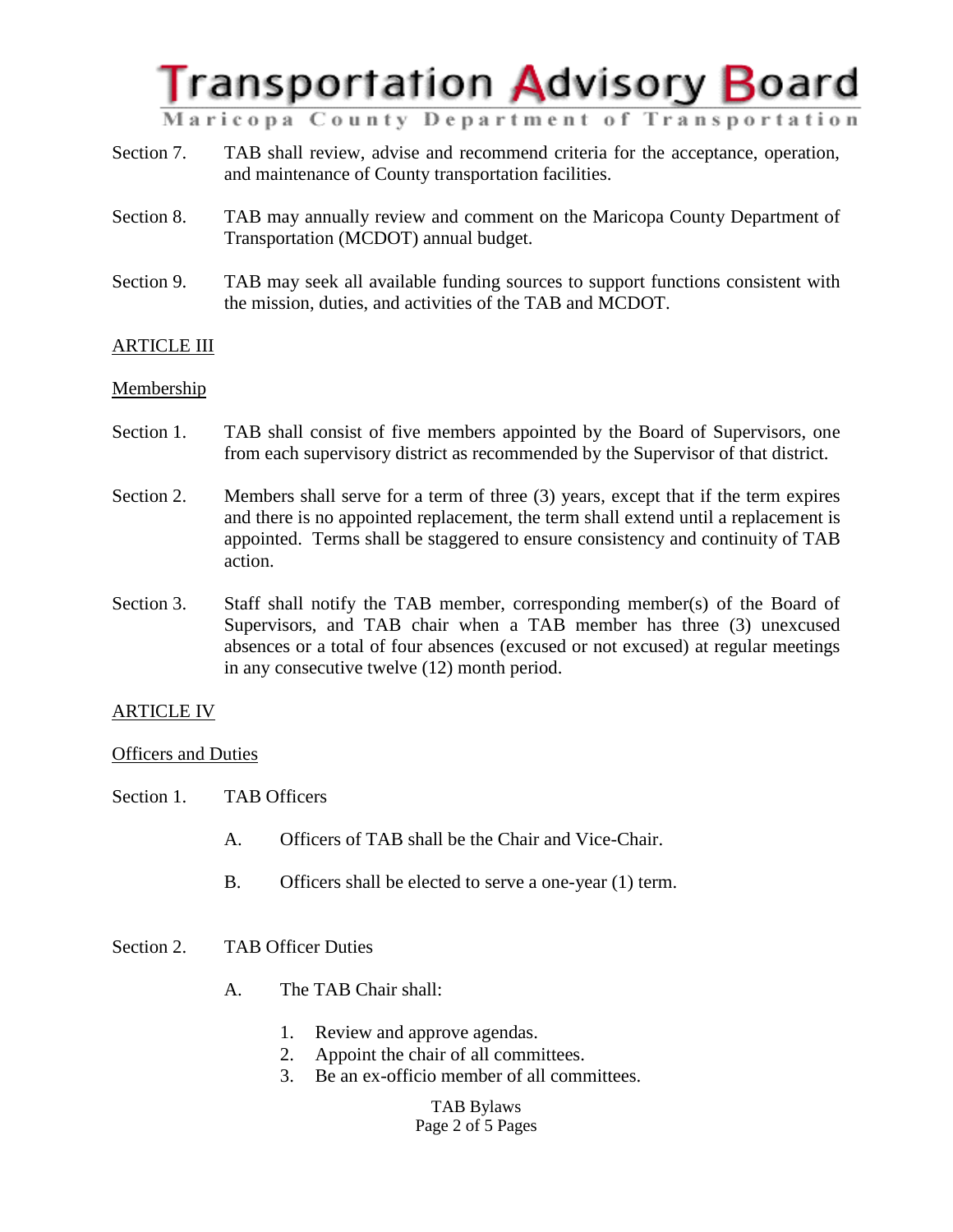# **Transportation Advisory Board**

Maricopa County Department of Transportation

- 4. Represent the TAB at various meetings and activities.
- 5. Rule on all procedural questions.
- 6. The Chair may participate in the voting process, and may participate in discussion of matters.
- 7. The Chair may limit the number of people permitted to speak on any matter before TAB and may limit the time allotted to each speaker provided that such procedure shall nonetheless result in a full hearing of all relevant issues.
- B. The TAB Vice-Chair shall:
	- 1. Act in the absence of the Chair.
	- 2. Perform other duties as assigned by the Chair.
	- 3. Annually review the Bylaws and make recommendations for revisions as needed.
- Section 3. Election of TAB Officers:
	- A. The Chair and Vice-Chair shall be elected at the May meeting.
	- B. Persons receiving the majority of votes shall be elected.
	- C. Vacant offices may be filled when needed by election at a regular or special meeting.

# ARTICLE V

## Meetings

Section 1. Regular meetings of TAB shall be held the third Tuesday of alternate months beginning in January of each year at a time and location posted in accordance with the Arizona Open Meeting Law. Generally, regular meetings are scheduled for 9:00 am. Regular meetings may be rescheduled or relocated at the discretion

> of the Chair in order to facilitate a quorum or to offer convenience to the public. Regular meetings may be rescheduled or relocated for other purposes as deemed appropriate by the TAB.

Section 2. Special meetings and or study sessions may be scheduled at the discretion of the Chair or upon the written or oral request of at least three (3) members. All members shall receive due notification at least 24 hours prior to any special meeting.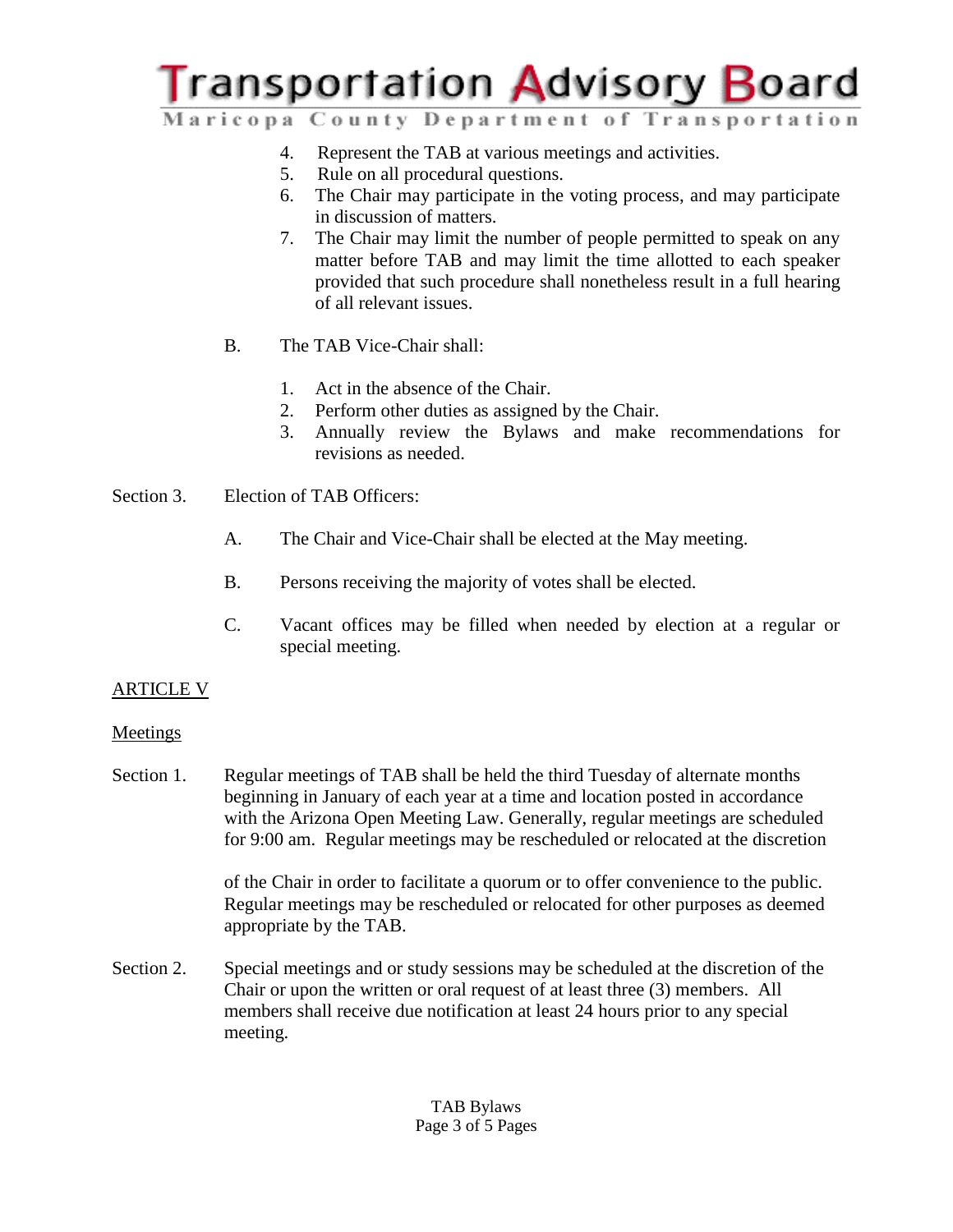

Maricopa County Department of Transportation

Section 3. Advanced communication technologies like teleconferencing may be implemented as long as the public need and benefit are promoted through their use. The notice and the agenda of a teleconferencing meeting should state that one or more members of the public body would participate by telephonic or video communications. The minutes of the meeting should identify the members participating by telephonic or video communications and describe the procedures followed to provide the public with access to all communications during the meeting.

> In the case of teleconferencing or meetings held through remote communication technologies, board members may participate in discussion and cast votes. Their participation must be approved by the quorum at the start of the meeting and all votes must be taken by roll call.

- Section 4. All meetings of the TAB are open to the public with the exception of Executive Sessions, which are intended to provide legal counsel to TAB. Posting for Executive Sessions must provide the public with information about the topic of the Executive Session, but need not reveal information that would defeat the purpose of the Executive Session.
- Section 5. A schedule of TAB meetings will be appropriately displayed in the Department of Transportation offices.
- Section 6. Advance notice of TAB meetings will be posted in compliance with all applicable regulations.
- Section 7. Any TAB member may place an item on a future agenda according to the agenda schedule prepared by staff.Excluding holidays and weekends the agenda may be amended twenty-four hours prior to the meeting.
- Section 8. TAB meeting agendas and supportive material will be delivered to all members at least five (5) business days prior to regularly scheduled meetings. Delivery may be accomplished via U.S. Mail, E-mail, or hand delivery.
- Section 9. TAB regular meetings shall be conducted in accordance with Robert's Rules of Order. In any case where there is a conflict between these Bylaws and Robert's Rules of Order, these Bylaws shall control.
- Section 10. Minutes may be taken in writing or may be recorded by a tape recorder or video tape recorder. Minutes will be available for public inspection three working days after the meeting, and marked draft until officially approved.

#### TAB Bylaws Page 4 of 5 Pages